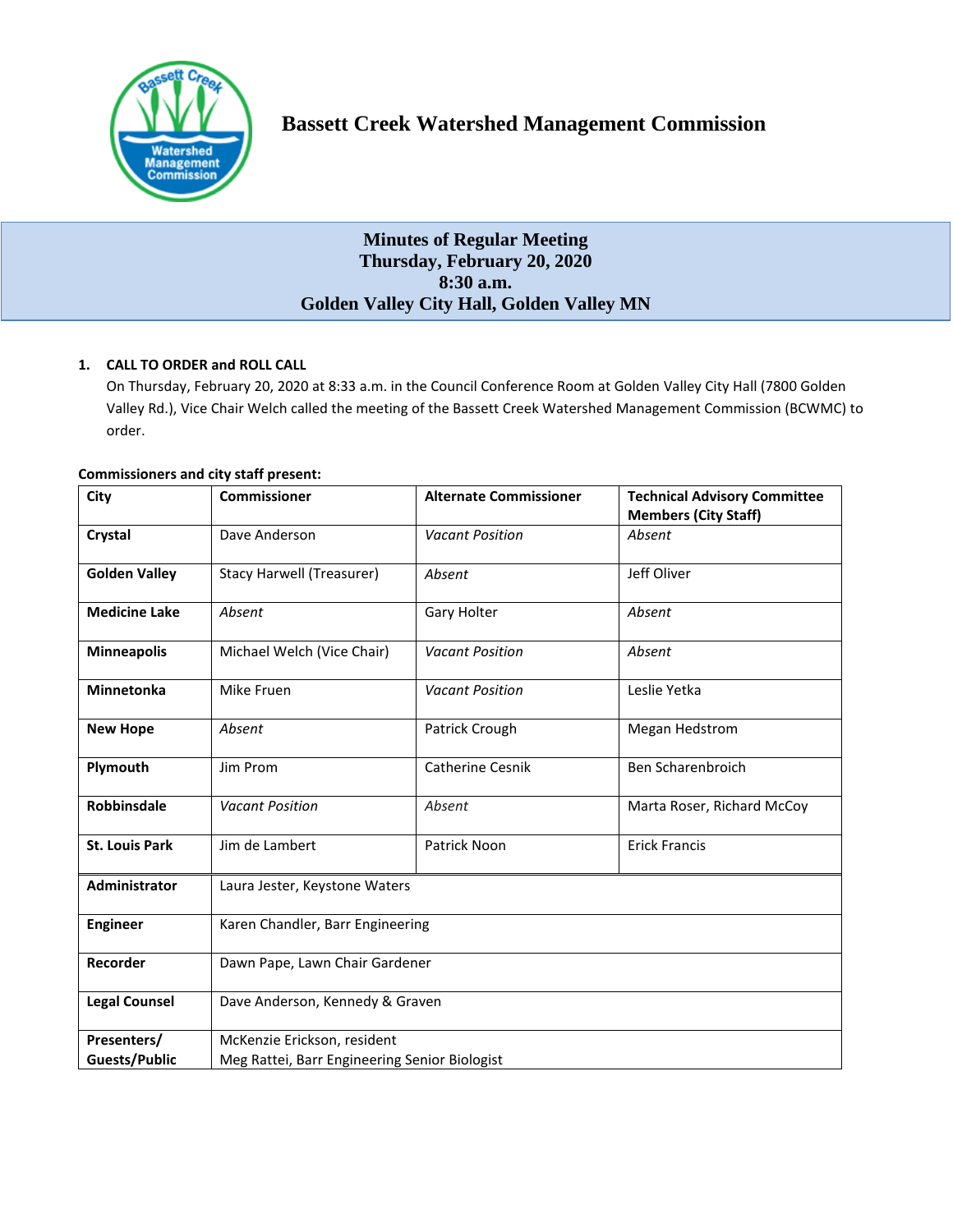# **2. PUBLIC FORUM ON NON-AGENDA ITEMS**

No residents present

# **3. APPROVAL OF AGENDA**

**MOTION:** Commissioner Welch moved to approve the agenda. Commissioner Harwell seconded the motion. Upon a vote, the motion carried 8-0, with the City of Robbinsdale absent from the vote.

# **4. CONSENT AGENDA**

Commissioner Welch requested to remove items 4G and 4J from consent agenda and add them to the business agenda as 6F and 6G. Administrator Jester noted the revised FY2019 year end financial report distributed to commissioners at the beginning of the meeting.

The following items were approved as part of the amended consent agenda: January 16, 2020 commission meeting minutes, financial reports, payment of invoices, approval of Resolution 20-03 Designating Depositories for BCWMC Funds, approval of Resolution 20-04 Transferring Funds from Administrative Fund to Long-Term Funds for Next Generation Plan Development, approval to designate *Finance and Commerce* as the official news publication of the BCWMC, approval of contract with HDR, Inc. for website hosting and maintenance, approval of contract with Lawn Chair Gardener for 2020 administrative services, approval of Golden Valley 2020 Pavement Management Program (PMP) project.

| TOTAL GENERAL FUND BALANCE                 | 626,281.26        |
|--------------------------------------------|-------------------|
| TOTAL CASH & INVESTMENTS ON-HAND (2/12/20) | \$3,910,099.37    |
| CIP Projects Levied – Budget Remaining     | \$ (5,942,627,84) |
| Closed Projects Remaining Balance          | \$ (521, 576.18)  |
| 2012-2017 Anticipated Tax Levy Revenue     | \$8,525.14        |
| 2018 Anticipated Tax Levy Revenue          | \$11,050.60       |
| Anticipated Closed Project Balance         | \$ (502, 100.44)  |

The general and construction account balances reported in the FY2019 year-ed Financial Report are as follows: Checking Account Balance **626,281.26** Checking Account Balance

**MOTION:** Alternate Commissioner Holter moved to approve the consent agenda as amended. Commissioner Welch seconded the motion. Upon a vote, the motion carried 8-0, with the City of Robbinsdale absent from the vote.

### **5. ORGANIZATIONAL MEETING**

# **A. Elect Officers**

Chair Prom asked for the nomination of officers.

**MOTION:** Commissioner Welch moved to elect the current slate of officers including Chair Jim Prom, Vice Chair Michael Welch, Secretary Jim de Lambert, and Treasurer Stacy Harwell. Alternate Commissioner Holter seconded the motion. Upon a vote, the motion carried 8-0, with the City of Robbinsdale absent from the vote.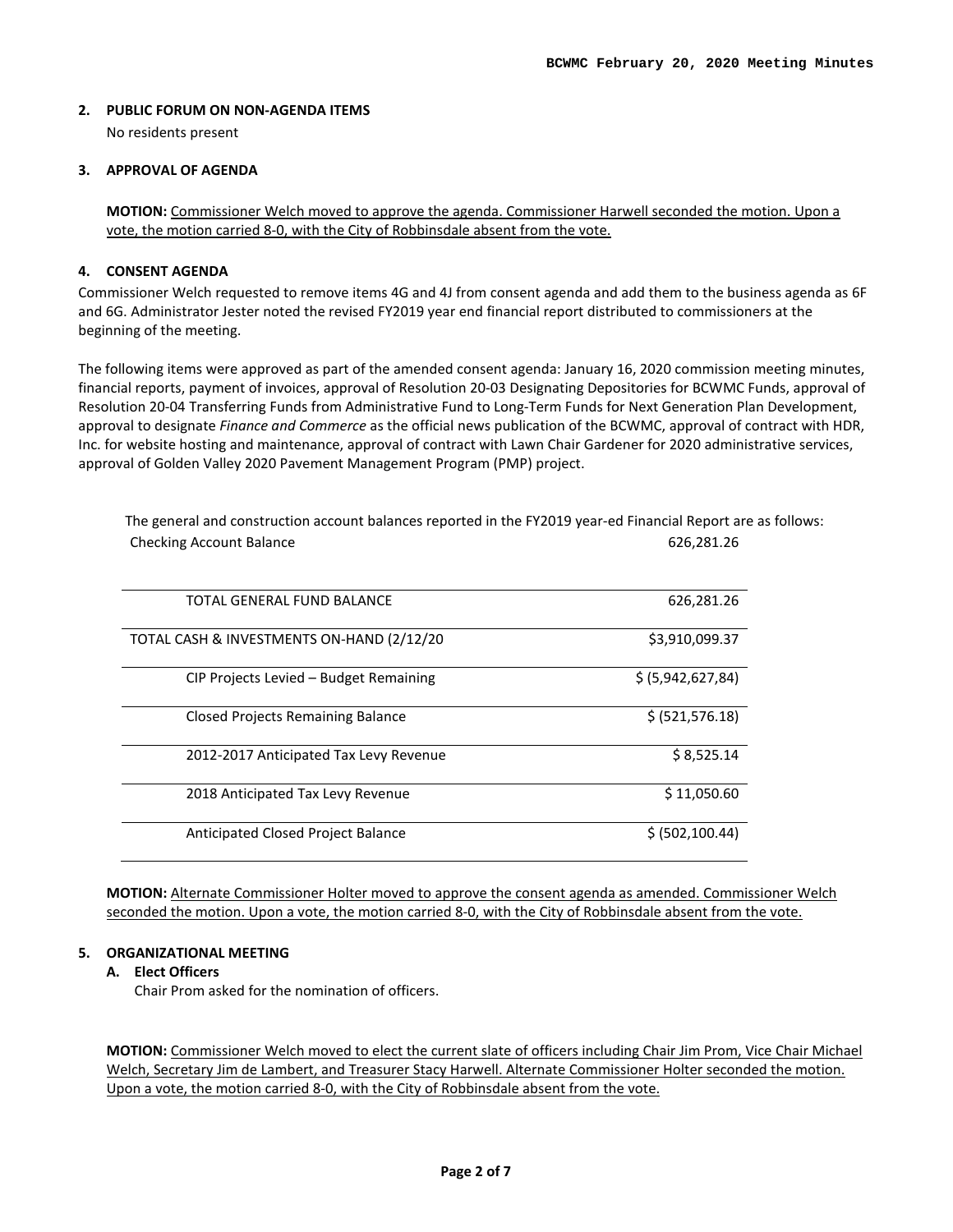# **B. Review 2020 Commission Calendar and Areas of Work**

Administrator Jester reviewed the Commission's 2020 meeting calendar and areas of work, noting that the list of items in the calendar is not a complete list of all business over the course of the year, only the regular issues known to be coming to the Commission. She reminded Commissioners this calendar is updated monthly and always included with the "information only" items on the agenda.

### **C. Appoint Committee Members**

Administrator Jester noted that committees serve an important function, and that committee members can be alternate or primary commissioners, TAC members, and even others outside of the commission. The following people volunteered for committees:

- i. Administrative Services Committee Chair Prom, Vice Chair Welch, Secretary de Lambert, Treasurer Harwell
- ii. Budget Committee Chair Prom, Commissioner Anderson, Alternate Commissioner McDonald Black
- iii. Education Committee Commissioner Fruen, Alternate Commissioners Cesnik and Noon, TAC member Chirpich and education consultant Pape
- iv. Technical Advisory Committee (TAC) Liaison Rather than appoint a liaison for all TAC meetings, the commissioners decided that it made the most sense to appoint liaisons as TAC discussion issues become known, to make sure the right people attend the TAC meetings to take part in informed discussions. Commissioner Harwell said that she'd be willing to serve if meetings fell on Thursdays and Commissioner de Lambert shared that he enjoys these meetings. Commissioner Welch added that he thought it was a good idea to rotate commissioners at TAC meetings.

### **D. Review Open Meeting Law**

Commission Legal Counsel Anderson summarized the open meeting law and informed the Commission that this law also applies to committees. Meetings must be noticed and held in a public space. Minutes must be kept and materials made available. The most common way to violate this law is at social gatherings when conversation turns to official business or when meetings aren't noticed properly. To avoid email communication from becoming a "serial meeting," never reply to all, or request to only be blind copied.

# **E. Review Year End Financial Report (Feb 1, 2019 - Jan 31, 2020)**

Administrator Jester reviewed the status of the 2019 budget at year's end noting that overall, the Commission ended the year about \$49,000 in the black once Minneapolis reimburses the commission for the Bassett Creek Valley Study work. She discussed a couple areas where expenses were more than expected including technical services and non-fee/preliminary reviews. She reported that the manufactured treatment devices (MTD) issue and water monitoring program review (along with 8 TAC meetings) took a lot of engineers' time under technical services. There was discussion about the costs related to assisting cities or project proposers with questions before project applications (and fees) are submitted. Engineer Chandler informed the commission that the commission engineers continue to receive more complicated questions before applications are submitted. Administrator Jester provided clarification about the Bassett Creek Valley Study's expenses, billing, and payments. Commissioner Welch responded to Engineer Chandler's point that pre-review discussions are sometimes important and can to help ensure good results. He suggested a policy may be needed about the amount of pre-application time/expenses that can be offered and that the Commission should look at expenses on this line item in July or August. Engineer Chandler added that she thinks it's important to continue to work with folks before submittal of an application to establish/maintain good will with the member cities and the consultants.

### **6. BUSINESS**

### **A. Review 2019 Northwood and Cavanaugh Lake Monitoring Reports**

Senior Biologist from Barr Engineering, Meg Rattei, reviewed the results of monitoring in Cavanaugh Lake (Sunset Pond) and Northwood Lake in 2019. The BCWMC has monitored water quality conditions in the watershed's ten priority lakes since 1972. The purpose of this monitoring is to detect changes or trends in water quality and evaluate the effectiveness of efforts to preserve or improve water quality. In 2019, the BWCMC monitored water chemistry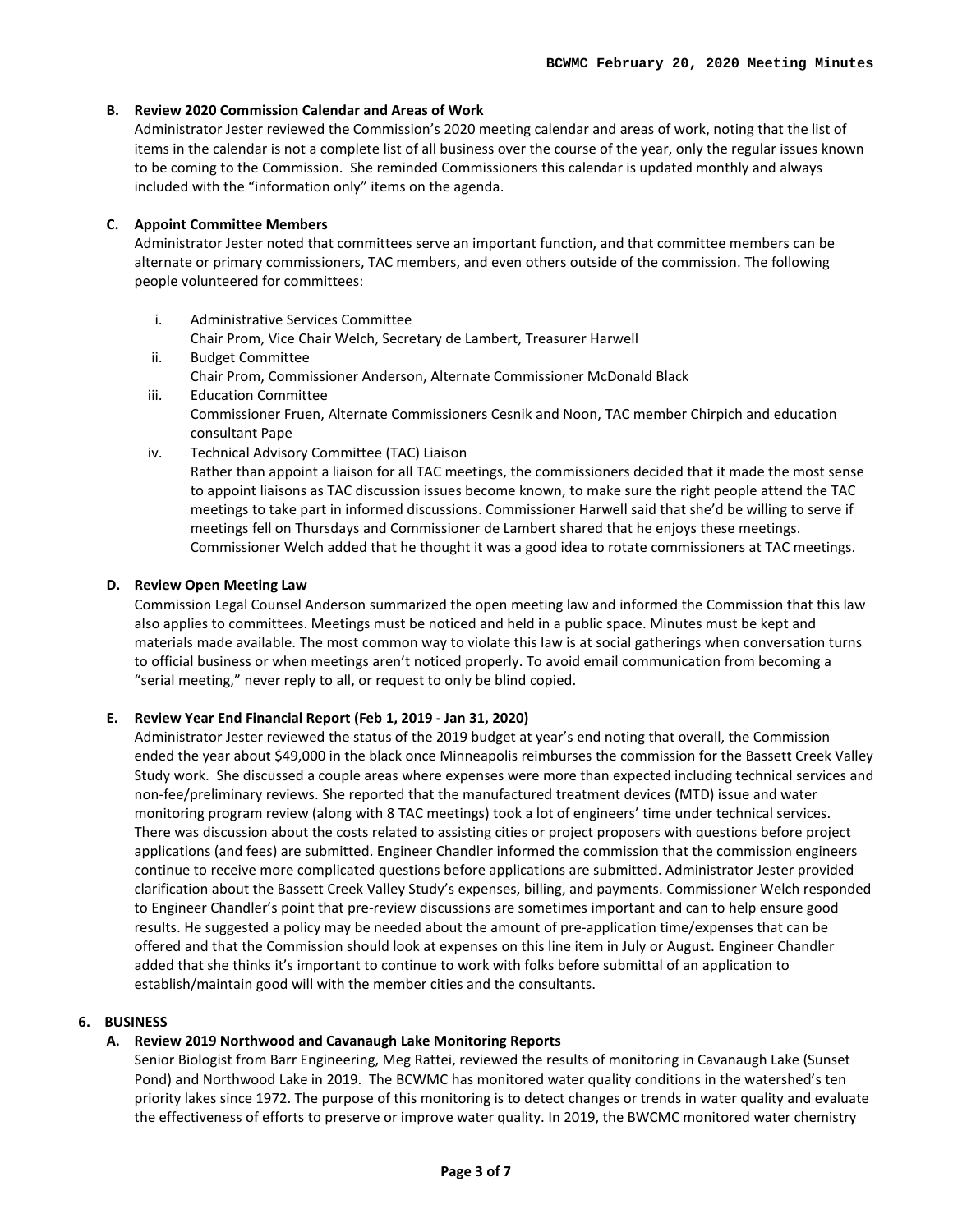(nutrients, chlorophyll a, chloride), water measurements (e.g., clarity, dissolved oxygen), phytoplankton and zooplankton (microscopic plants and animals), and macrophytes (aquatic plants) in Northwood Lake in New Hope and Cavanaugh Lake (Sunset Hill Pond) in Plymouth.

Results of 2019 monitoring show that Northwood Lake did not meet applicable MPCA and BCWMC water quality standards for nutrients in shallow lakes. Trend analyses indicate that water clarity has significantly declined over the past 20 years. The plant community also did not meet the (MnDNR) plant index of biotic integrity (IBI) standard for Floristic Quality Index (FQI), which measures the quality of the plant community. However, the plant community has consistently improved since 2000. Invasive yellow iris was observed and can spread quickly. TAC member Hedstrom indicated that she would follow up with the homeowner with the iris to hopefully remove the plant. The zooplankton community is good for the lake and will likely be eaten by fish.

Curly-leaf pondweed was noted as a considerable concern in Northwood Lake in 2019. Although present during monitoring in 2016, the plant was present in relatively low densities and wasn't considered a problem; now it engulfs the lake. Because of its potential impact on lake water quality, there was discussion about the possibility of performing a drawdown of the lake in an attempt to reduce curly-leaf pondweed. Administrator Jester was asked to develop a list of possible actions to improve the lake and to consider a future presentation from a different watershed where a drawdown was successful.

Results of 2019 monitoring s show that Cavanaugh Lake met applicable MPCA and BCWMC water quality standards for shallow lakes. In general, it has low levels of phosphorus, improved water quality, and curly-leaf pondweed isn't a problem—yet. It was noted the lake's watershed is only 126 acres so it's not as vulnerable to runoff. Prior to 2019, the last time the lake was monitored was 1998.

Ms. Rattei reported that the plant community in Cavanaugh met the MnDNR plant index of biotic integrity (IBI) standard for the number of species and Floristic Quality Index, which measures the quality of the plant community. Both the lake's water quality and plant community have improved since 1998, when the lake failed to meet standards for water quality and plant community. This lake has low chloride levels and the phyto- and zooplankton levels are good, indicating the presence of fish.

TAC member Scharenbroich added that stormwater is not treated before entering the lake. There was discussion about finding a volunteer to monitor the lake through CAMP. Administrator Jester will work on that.

# **B. Consider Approval of Technical Advisory Committee Recommendations**

# **i. Water Monitoring Program**

Administrator Jester reminded commissioners that last August the Commission asked the TAC to review the BCWMC water monitoring program to determine whether changes are needed, and to help inform the annual budgeting process. She noted the monitoring program is an expensive program that is typically scrutinized when annual budgets are considered. Administrator Jester gave an overview of the monitoring program, which started in in 1972. The TAC reviewed and discussed the Commission's water monitoring program in detail at their October, November and January meetings.

Engineer Chandler noted that the TAC first determined the high priority goals for the monitoring program which included appropriately assessing waterbodies against state standards and tracking trends. She walked commissioners through the extensive process that the TAC took to make their recommendations. She noted that most of the discussion and review time was spent making sure the program meets state protocols to appropriately assess waterbodies. The TAC recommends only minor changes to the monitoring program that end up increasing the monitoring budget by approximately 5% in an average year:

- dropping alkalinity, sulfates, TOC and COD, from stream monitoring because no state standards for these measurements
- adding instantaneous and 4-day dissolved oxygen and instantaneous pH to stream monitoring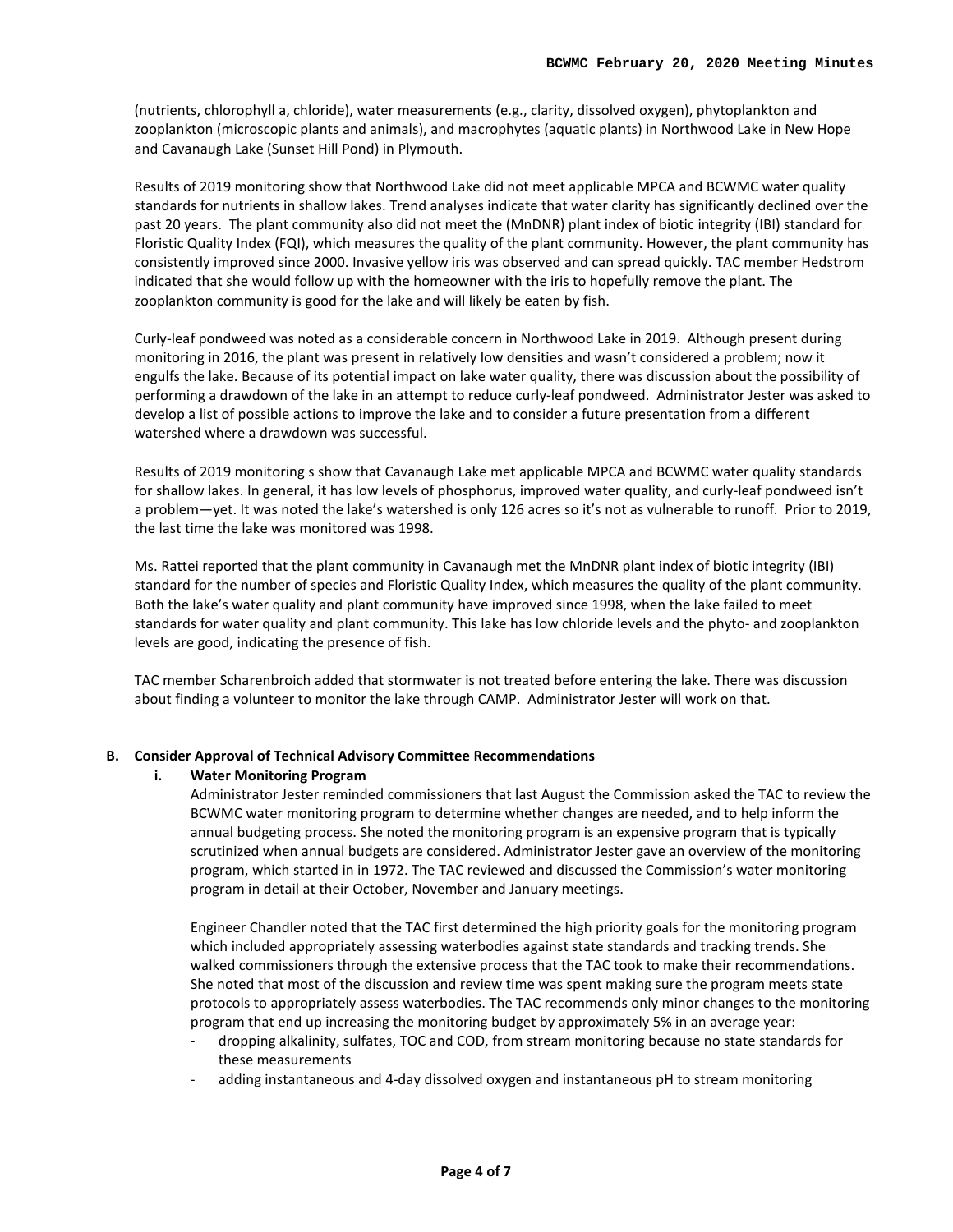TAC Member Scharenbroich added that the cities supplement the monitoring and it was noted that the Commission works hard to collaborate with others and never duplicate efforts.

Engineer Chandler pointed out that if your monitoring finds a problem, you can't go back to get missing data and that consistent data is important.

Commissioner Welch advised that this is where commissioners should listen to the technical experts. He added 'if we don't measure it, we can't fix it' and that he appreciated the thorough review.

**MOTION:** Commissioner Welch moved to approve the Technical Advisory Committee recommendations regarding changes to the BCWMC water monitoring program. Commissioner Anderson seconded the motion. Upon a vote, the motion carried 8-0, with the City of Robbinsdale absent from the vote.

#### **ii. 5-year Capital Improvement Program**

Administrator Jester reported the TAC reviewed the proposed CIP projects for inclusion on the 2022 – 2026 CIP list and recommended them for approval including cost sharing the purchase of a high efficiency street sweeper for the city of Plymouth. There was considerable discussion about whether the BCWMC should fund the purchase of a street sweeper, considering that CIP funds haven't been used for equipment purchases and that other cities would likely request similar funding. Commissioner Welch voiced concerns that the request had little connection to the BCWMC plan and that the plan's CIP policy is too vague. Chair Prom also voiced concerns about cost sharing an equipment purchase.

Commissioner Harwell offered that street sweepers are proven to reduce pollution and at a much lower cost per pound of phosphorus removal. Alternate Commissioner Cesnik agreed and added that an ounce of prevention is worth a pound of cure. Commissioner de Lambert mentioned that buying a street sweeper is purchasing equipment, not implementing a capital project. He suggested turning it into a project by documenting the various pollutant removals.

TAC member Scharenbroich added that monitoring will be done, they are committed to reporting and that the data can be tracked by subwatershed. He also added that there is a big operational cost the city will be spending each year. Alternate Commissioner Holter said we put in equipment all the time. This equipment just happens to be mobile.

Administrator Jester noted that the sweeper would help address the Medicine Lake TMDL and that the project scored well on the CIP matrix when compared to other projects. She noted this is a cost-effective way to meet water quality goals.

**MOTION:** Commissioner Harwell moved to approve the TAC's recommendation to include cost sharing the purchase of an enhanced street sweeper on the Commission's 5-year CIP within the context of a cost share policy developed with the Commission's Legal Counsel and to work with the city of Plymouth to develop data collection and tracking mechanisms. Commissioner Fruen seconded the motion.

Discussion: TAC member Roser reminded the group that this is an enhanced street vacuum/sweeper that is collecting extra pollutants. She added that if the pollutants reach the water, they are more costly to remove.

Engineer Chandler noted the city intends to also sweep up extra road salt with the new sweeper and that this may be a viable approach to help address the difficult issue of chloride impairments.

Chair Prom asked Commission Legal Counsel Anderson whether there is a good mechanism to consider these costs and tie it to the plan. The point was made that other watershed organizations have purchased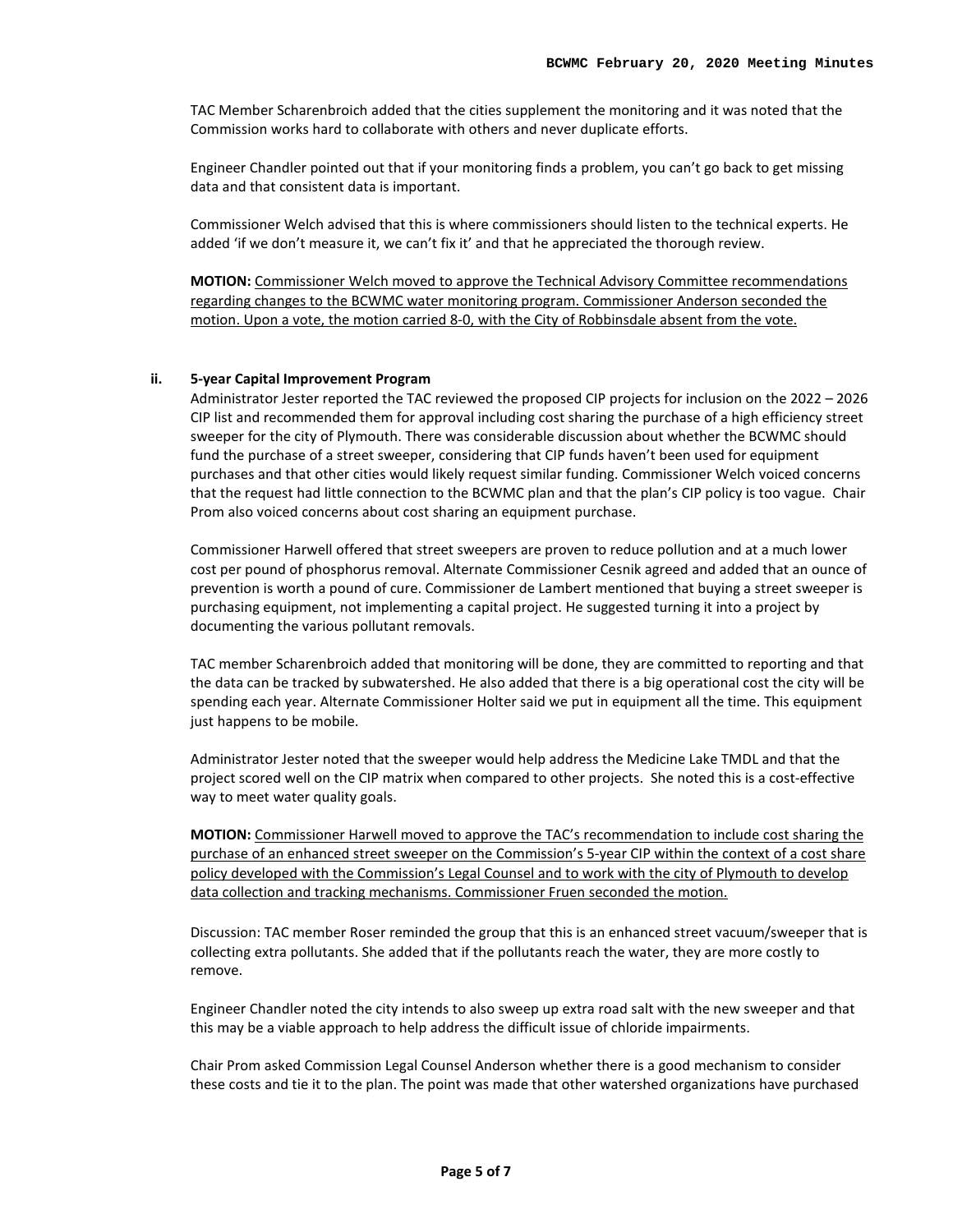equipment with CIP funds, including cost sharing Plymouth's new sweeper. Mr. Anderson noted that an agreement could include monitoring. reporting and outlining the way this ties into our plan.

Upon a roll call vote, the motion failed 6-2, with the cities of Golden Valley and Minnetonka in favor; the cities of Crystal, Medicine Lake, Minneapolis, New Hope, Plymouth, and St. Louis Park against; and Robbinsdale absent from the vote.

[Commissioner Fruen departs.]

**MOTION:** Chair Prom moved to direct staff to bring further information and policy recommendations on the proposed CIP project to cost share equipment purchase to the March meeting. Commissioner de Lambert seconded the motion. Upon a roll call vote the motion passed 6-1, with the city of Minneapolis voting against the motion, the cities of Crystal, Golden Valley, Medicine Lake, New Hope, Plymouth, and St. Louis Park voting in favor, and the cities of Minnetonka and Robbinsdale absent from the vote.

Discussion on the TAC's recommendations on additional 5-year CIP projects was tabled until the March meeting.

### **C. Set Public Hearing for Minor Plan Amendment**

This was tabled until March when all CIP projects will be evaluated.

# D. **Review 2017 Plymouth Creek Restoration Project Final Report**

TAC member Scharenbroich gave a summary of the final project report showing before and after pictures. He noted that the project was completed under budget. He noted that a variety of bank stabilization techniques were used including bioengineering, some riprap, and bank grading. He reported the city will maintain the vegetation as with other projects.

[Commissioner Harwell departs.]

### **E. Review 2019 Staff Evaluations**

Chair Prom distributed a summary of evaluations on staff provided by some TAC members and commissioners in December. He reported that both Engineer Chandler and Administrator Jester meet or exceed expectations in all areas and no serious concerns were raised that warrant further investigation. It was noted the evaluations are considered private data and should not be shared with the public.

### **F. Adopt Updated Data Practices Policy**

Commissioner Welch commented that he pulled this from the consent agenda because he believes that any changes to policies should be presented with "track changes" feature. This item was tabled until the March meeting.

### **G. Approval of 2020 Plymouth Street Reconstruction Project**

Commissioner Welch expressed concern that although this project reconstructs 13.76 acres of impervious surface, it does not require water quality treatment. He requested that the Commission's linear project requirements be assessed again by the TAC.

**MOTION:** Chair Prom moved to approve the 2020 Plymouth Street Reconstruction Project. Commissioner Anderson seconded the motion. Upon a vote, the motion carried 5-1, with the City of Minneapolis voting against, and the Cities of Golden Valley, Medicine Lake and Robbinsdale absent from the vote.

# **7. COMMUNICATIONS**

# A. **Administrator's Report**

i. Clean Water Fund Grant Updates – All grant reporting was complete, the BCWMC received approval for the Lawns to Legumes grant, and the Bryn Mawr Project work plan for the grant agreement would be completed soon.